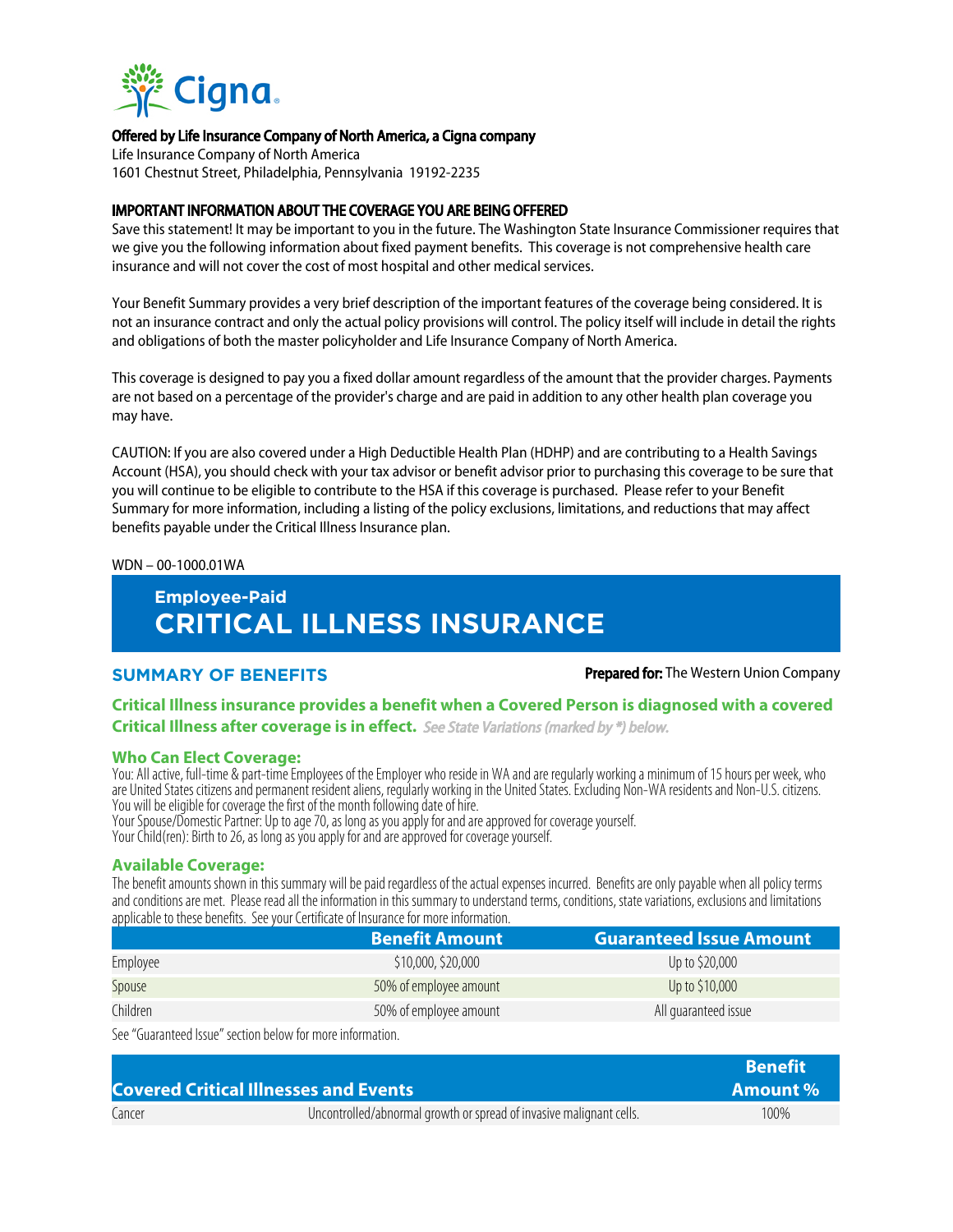| Includes two of the following that cause permanent loss of heart contraction<br>function: 1) Chest pains. 2) EKG changes 3) Biochemical markers of heart tissue<br><b>Heart Attack</b><br>100%<br>death.                           |  |
|------------------------------------------------------------------------------------------------------------------------------------------------------------------------------------------------------------------------------------|--|
| Cerebrovascular event-for instance, cerebral hemorrhage-confirmed by<br>Stroke<br>100%<br>neuroimaging with neurological deficits lasting 96 hours or more.                                                                        |  |
| Chronic, irreversible function of both kidneys. Requires hemo-or peritoneal dialysis.<br>Kidney Failure<br>100%                                                                                                                    |  |
| Includes: liver, lung, pancreas, kidney, or heart. Happens on first hospitalized day for<br>100%<br>Major Organ Failure<br>surgery.                                                                                                |  |
| (Also known as Lou Gehrig's Disease) Motor neuron disease resulting in muscular<br>Amyotrophic Lateral Sclerosis<br>100%<br>weakness and atrophy.                                                                                  |  |
| Complete, permanent loss of use of two or more limbs due to a disease.<br>Paralysis<br>100%                                                                                                                                        |  |
| Irreversible sight reduction in both eyes; Best corrected single eye visual acuity less<br><b>Blindness</b><br>than 20/200 (E-Chart) or 6/60 (Metric) or with visual field reduction (both eyes) to<br>100%<br>20 degrees or less. |  |
| Heart disease/angina requiring coronary artery bypass surgery, as indicated by<br>Coronary Artery Disease (Surgery)<br>$25\%*$<br>angiographic test results.                                                                       |  |
| Non-invasive malignant tumor.<br>Carcinoma in Situ<br>$25\%*$                                                                                                                                                                      |  |

\* If covered person received the 25% benefit, the remaining 75% benefit will be available for a diagnosis of another covered condition.

These are summarized definitions only. To be eligible for coverage, the covered Critical Illness or event must meet the definitions and other terms and conditions set forth in the group policy.

| <b>Additional Benefits</b> |                                                                                                                                                                                                                                                                                |
|----------------------------|--------------------------------------------------------------------------------------------------------------------------------------------------------------------------------------------------------------------------------------------------------------------------------|
| Health Screening Benefit   | Examples include (but are not limited to) mammography, bone marrow testing,<br>pap smear (for women over age 18), breast ultrasound, colonoscopy, and certain \$50<br>blood tests.                                                                                             |
| Recurrence Benefit         | Provides an additional benefit equal to 100% of the benefit amount and percentage for the diagnosis of a<br>subsequent and same covered condition that has received a benefit payout from a previous diagnosis, after a<br>12 month separation period from previous diagnosis. |

**Portability Feature:** You, your spouse, and child(ren) can continue 100% of your coverage at the time your coverage ends. You must be under the age of 70 in order to continue your coverage. Rates may change and all coverage ends at age 100. Applies to United States Citizens and Permanent Resident Aliens residing in the United States.

## **Per Paycheck Cost of Coverage:**

### **Benefit Amount: \$10,000**

| <b>Employee</b> |             | Employee + Spouse |             | Employee + Children |             | Employee + Family |             |                |
|-----------------|-------------|-------------------|-------------|---------------------|-------------|-------------------|-------------|----------------|
| (EE)            |             | $(EE+SP)$         |             | (EE+CH)             |             | (EE+F)            |             |                |
| Age             | Non-Tobacco | Tobacco           | Non-Tobacco | <b>Tobacco</b>      | Non-Tobacco | <b>Tobacco</b>    | Non-Tobacco | <b>Tobacco</b> |
| $<$ 25          | \$1.89      | \$2.20            | 53.33       | \$3.83              | \$2.05      | \$2.36            | \$3.50      | \$3.99         |
| 25 to 29        | 52.11       | \$2.67            | \$3.68      | \$4.57              | \$2.28      | \$2.84            | \$3.85      | \$4.73         |
| 30 to 34        | \$2.66      | \$3.74            | \$4.53      | 56.21               | \$2.83      | \$3.90            | \$4.69      | \$6.38         |
| 35 to 39        | \$3.46      | \$5.65            | \$5.92      | \$9.44              | \$3.63      | \$5.81            | \$6.09      | \$9.61         |
| 40 to 44        | \$4.41      | \$7.69            | \$7.43      | \$12.70             | \$4.58      | \$7.86            | 57.60       | \$12.86        |
| 45 to 49        | \$6.33      | \$12.02           | \$10.45     | \$19.51             | \$6.49      | \$12.18           | \$10.62     | \$19.67        |
| 50 to 54        | \$9.18      | \$17.40           | \$14.80     | \$27.84             | \$9.34      | \$17.57           | \$14.97     | \$28.01        |
| 55 to 59        | \$12.65     | \$23.80           | \$20.29     | \$37.85             | \$12.82     | \$23.97           | \$20.45     | \$38.01        |
| 60 to 64        | \$16.81     | \$30.30           | \$26.63     | \$47.79             | \$16.98     | \$30.46           | \$26.80     | \$47.96        |
| 65 to 69        | \$20.10     | \$34.67           | \$32.33     | \$55.02             | \$20.26     | \$34.83           | \$32.50     | \$55.19        |
| 70 to 74        | \$28.59     | \$46.12           | \$45.18     | \$72.97             | \$28.75     | \$46.28           | \$45.35     | \$73.14        |
| 75 to 79        | \$35.45     | \$54.11           | \$58.59     | \$86.86             | \$35.61     | \$54.27           | \$58.75     | \$87.02        |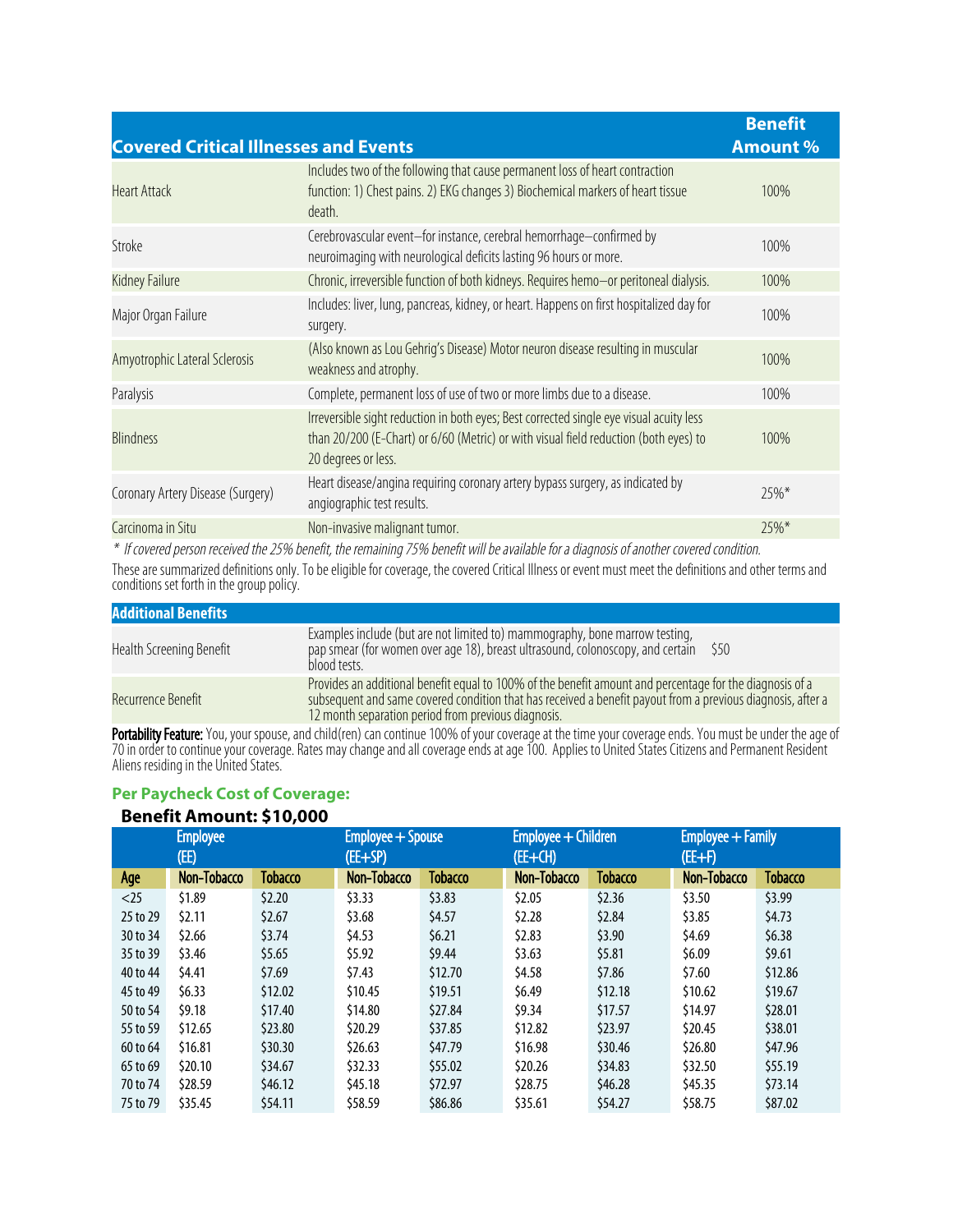| 80 to 84 | \$42.88 | \$65.72 | \$70.97 | \$105.19 | \$43.05 | \$65.88 | \$71.13 | \$105.36 |
|----------|---------|---------|---------|----------|---------|---------|---------|----------|
| 85 to 89 | \$60.39 | \$74.93 | \$99.51 | \$121.95 | \$60.56 | \$75.10 | \$99.68 | \$122.11 |
| 90 to 94 | \$60.39 | \$74.93 | \$99.51 | \$121.95 | \$60.56 | \$75.10 | \$99.68 | \$122.11 |
| $95+$    | \$60.39 | \$74.93 | \$99.51 | \$121.95 | \$60.56 | \$75.10 | \$99.68 | \$122.11 |

### **Benefit Amount: \$20,000**

| <b>Employee</b> |             | Employee + Spouse |             | Employee + Children |             | Employee + Family |             |          |
|-----------------|-------------|-------------------|-------------|---------------------|-------------|-------------------|-------------|----------|
| (EE)            |             | $(EE+SP)$         |             | (EE+CH)             |             | $(EE+F)$          |             |          |
| Age             | Non-Tobacco | Tobacco           | Non-Tobacco | <b>Tobacco</b>      | Non-Tobacco | <b>Tobacco</b>    | Non-Tobacco | Tobacco  |
| $<$ 25          | \$2.89      | \$3.50            | \$4.89      | \$5.88              | \$3.18      | \$3.79            | \$5.18      | \$6.17   |
| 25 to 29        | \$3.34      | \$4.46            | \$5.59      | \$7.36              | \$3.63      | \$4.75            | \$5.88      | \$7.65   |
| 30 to 34        | \$4.44      | \$6.59            | \$7.28      | \$10.65             | \$4.73      | \$6.88            | \$7.57      | \$10.94  |
| 35 to 39        | \$6.03\$    | \$10.40           | \$10.07     | \$17.11             | \$6.32      | \$10.69           | \$10.36     | \$17.40  |
| 40 to 44        | \$7.94      | \$14.50           | \$13.09     | \$23.62             | \$8.23      | \$14.79           | \$13.38     | \$23.91  |
| 45 to 49        | \$11.77     | \$23.15           | \$19.13     | \$37.24             | \$12.06     | \$23.44           | \$19.42     | \$37.53  |
| 50 to 54        | \$17.47     | \$33.92           | \$27.83     | \$53.91             | \$17.76     | \$34.21           | \$28.12     | \$54.20  |
| 55 to 59        | \$24.42     | \$46.71           | \$38.80     | \$73.92             | \$24.71     | \$47.00           | \$39.09     | \$74.22  |
| 60 to 64        | \$32.74     | \$59.70           | \$51.49     | \$93.81             | \$33.03     | \$60.00           | \$51.78     | \$94.10  |
| 65 to 69        | \$39.30     | \$68.44           | \$62.89     | \$108.27            | \$39.59     | \$68.73           | \$63.18     | \$108.56 |
| 70 to 74        | \$56.29     | \$91.35           | \$88.59     | \$144.18            | \$56.58     | \$91.64           | \$88.88     | \$144.47 |
| 75 to 79        | \$70.00     | \$107.33          | \$115.40    | \$171.95            | \$70.29     | \$107.62          | \$115.69    | \$172.24 |
| 80 to 84        | \$84.87     | \$130.55          | \$140.16    | \$208.61            | \$85.16     | \$130.84          | \$140.45    | \$208.90 |
| 85 to 89        | \$119.90    | \$148.97          | \$197.25    | \$242.12            | \$120.19    | \$149.26          | \$197.54    | \$242.41 |
| 90 to 94        | \$119.90    | \$148.97          | \$197.25    | \$242.12            | \$120.19    | \$149.26          | \$197.54    | \$242.41 |
| $95+$           | \$119.90    | \$148.97          | \$197.25    | \$242.12            | \$120.19    | \$149.26          | \$197.54    | \$242.41 |

Costs are subject to change. Actual per pay period premiums may differ slightly due to rounding.

The policy's rate structure is based on attained age, which means the premium can increase due to the increase in your age.

### **Important Policy Provisions and Definitions:**

Benefit Waiting Period: 30 days from effective date. Unless otherwise stated, no benefits will be paid for a covered critical illness that occurs during this Benefit Waiting Period.

Covered Person: An eligible person who is enrolled for coverage under the Policy.

Covered Loss: A loss that is specified in the Policy in the Schedule of Benefits section and suffered by the Covered Person within the applicable time period described in the Policy.

When your coverage begins: Coverage begins on the later of the program's effective date, the date you become eligible, the date we or your employer receive your completed enrollment form, the date you authorize any necessary payroll deductions, or if evidence of insurability is required, after we have approved you (or your dependent) for coverage in writing. Your coverage will not begin unless you are actively at work on the effective date. Coverage for all Covered Persons will not begin on the effective date if the Covered Person is confined to a hospital, facility or at home, disabled or receiving disability benefits or unable to perform activities of daily living.

**When your coverage ends:** Coverage ends on the earliest of the date you and your dependents are no longer eligible, the date the group policy is no longer in force, or the date for the last period for which required premiums are paid. For your dependent, coverage also ends when your coverage ends, when their premiums are not paid or when they are no longer eligible. (Under certain circumstances, your coverage may be continued. Be sure to read the provisions in your Certificate about when coverage may continue.)

**30 Day Right To Examine Certificate:** If a Covered Person is not satisfied with the Certificate of Insurance for any reason, it may be returned to us within 30 days after receipt. We will return any premium that has been paid and the Certificate will be void as if it had never been issued.

### **Benefit Reductions, Common Exclusions and Limitations:**

Benefit Limits: No more than 100% of the Benefit Amount will ever be paid per Covered Person (unless Additional Critical Illness Benefit or Recurrence coverage is also provided).

Exclusions: In addition to any benefit-specific exclusions, benefits will not be paid for any covered Critical Illness that is caused directly or indirectly, in whole or in part by any of the following: • intentionally self-inflicted Injury, suicide or any attempt thereat while sane or insane; • commission or attempt to commit a felony or an assault; • declared or undeclared war or act of war; • a covered Critical Illness that results from active duty service in the military, naval or air force of any country or international organization(upon our receipt of proof of service, we will refund any premium paid for this time; Reserve or National Guard active duty training is not excluded unless it extends beyond 31 days). Actual policy terms may vary depending on your plan design and location.